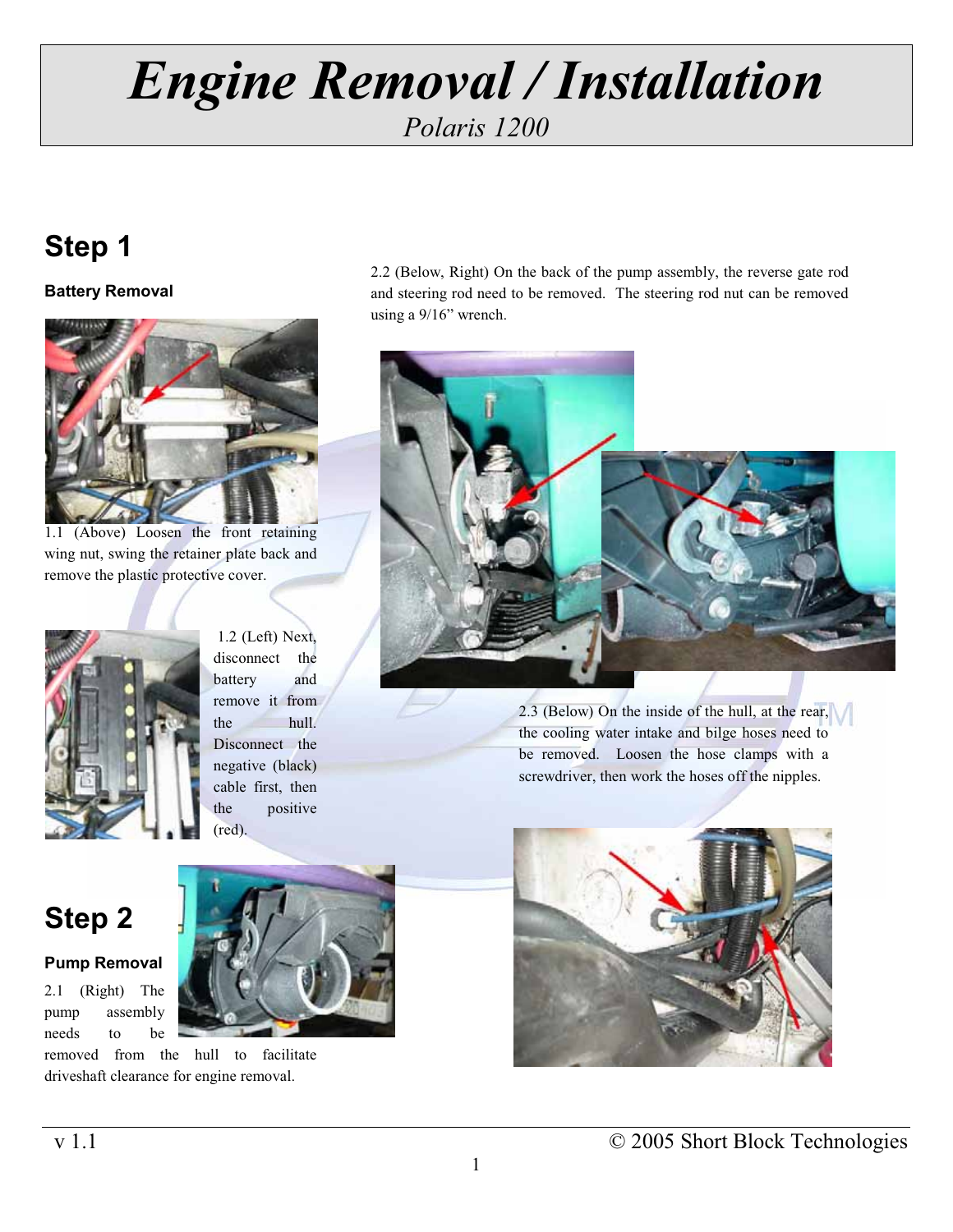# *Engine Engine Relation*<br>Polaris 1200 *Polaris 1200*



2.4 (Above) Remove the reverse clip by bending the top tab and pushing the clip towards the bend to clear the pivot rod. It's easiest to use needle nose pliers to gently pry the top of the clip up while pushing to release it. After releasing the clip, slide the pivot rod out of the bushing from the bottom.

2.5 (Below) Now that all hoses and cables are detached, the pump assembly can be removed from the hull. There are 4 mounting bolts, 2 on either side of the pump assembly, that need to be removed. This is most easily done with a long socket extension, combined with a 15mm socket.





break-free, pull the assembly straight back and remove the pump from the hull. Note that the driveshaft may not always come out with the pump assembly. If it stays in the hull, simply grab it and pull back to remove.

## **Step 3**

### **Intake Removal**

3.1 (Below) This step will facilitate removal of the flame arrestor, carburetors, intake manifold and reed cages.



end of the pump and pull it up & down, left & right, to break the seal and free the assembly. Once it begins to 2.6 (Left) A good deal of force will be needed to remove the pump assembly from the hull at this point. Grasp the



3.2 (Above) Remove the flame arrestor cover bolts with a 13mm socket.

3.3 (Below) After removing the arrestor cover, remove the flame arrestor, exposing the arrestor base. Loosen the 6 bolts with a



10mm socket and remove

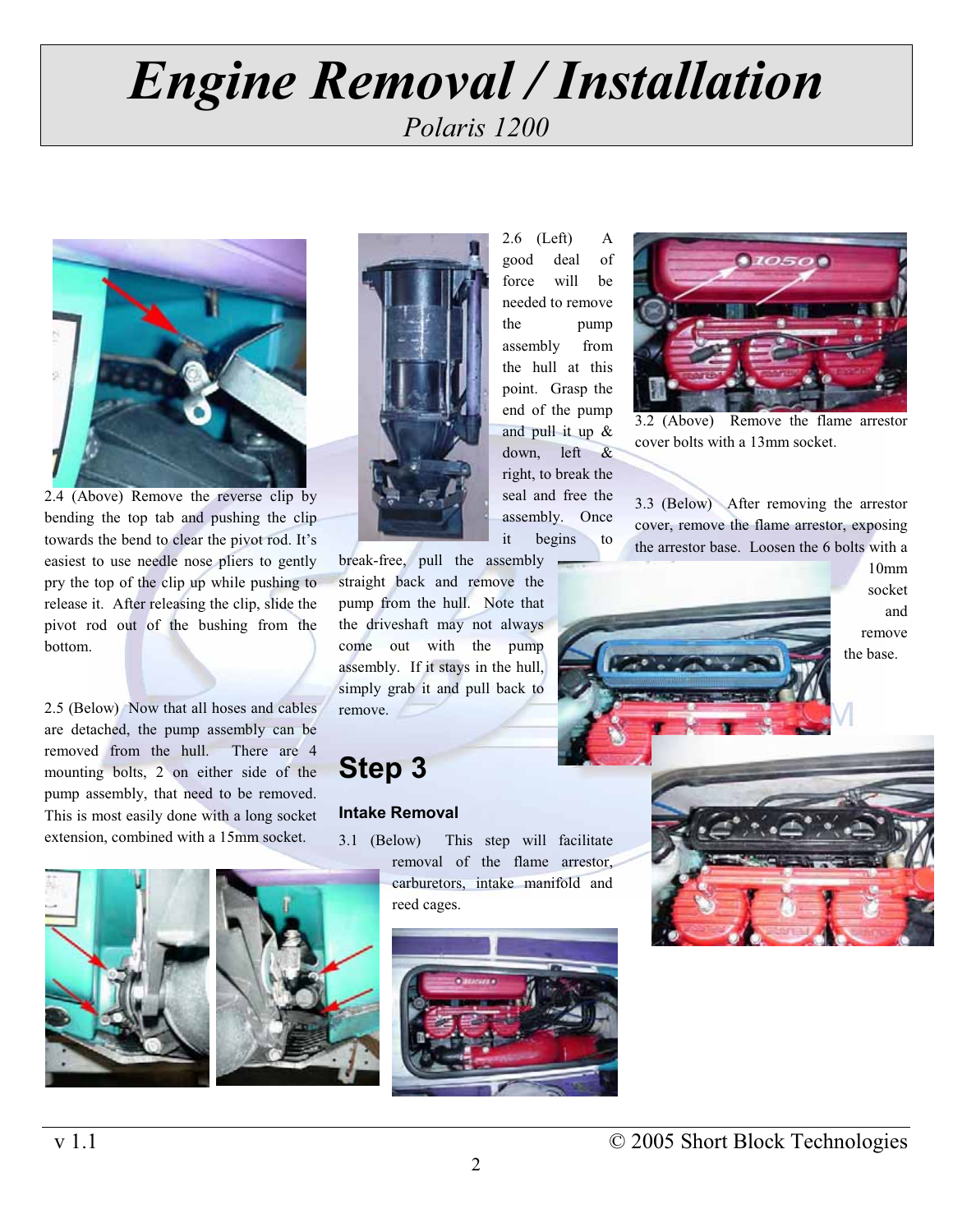3.4 (Below, Right) Remove the throttle, oil pump and choke cables from the carburetor assembly. Pivot the shafts for easy removal of the cable endbarrels.



3.6 (Below) Remove the rear carb fuel-in and pulse lines from the assembly. Remove the fuel return line, found in the center of the assembly.



3.5 (Below) Loosen the gas tank cap to relieve pressure. Remove the front carb fuel-in and pulse lines from the assembly. Loosen the hose clamps with a screwdriver and gently twist off the hoses. Be sure the fuel switch is turned to the "OFF" position, and be aware of any fuel that may spill

from the hoses. Make sure the hull is clear of any gasoline fumes before continuing



work, especially with power tools.



3.7 (Below) It is easiest to tilt the carburetor assembly to facilitate removal of the hoses.

Next, remove the 3 oil lines, one attached to each carb.



v 1.1 © 2005 Short Block Technologies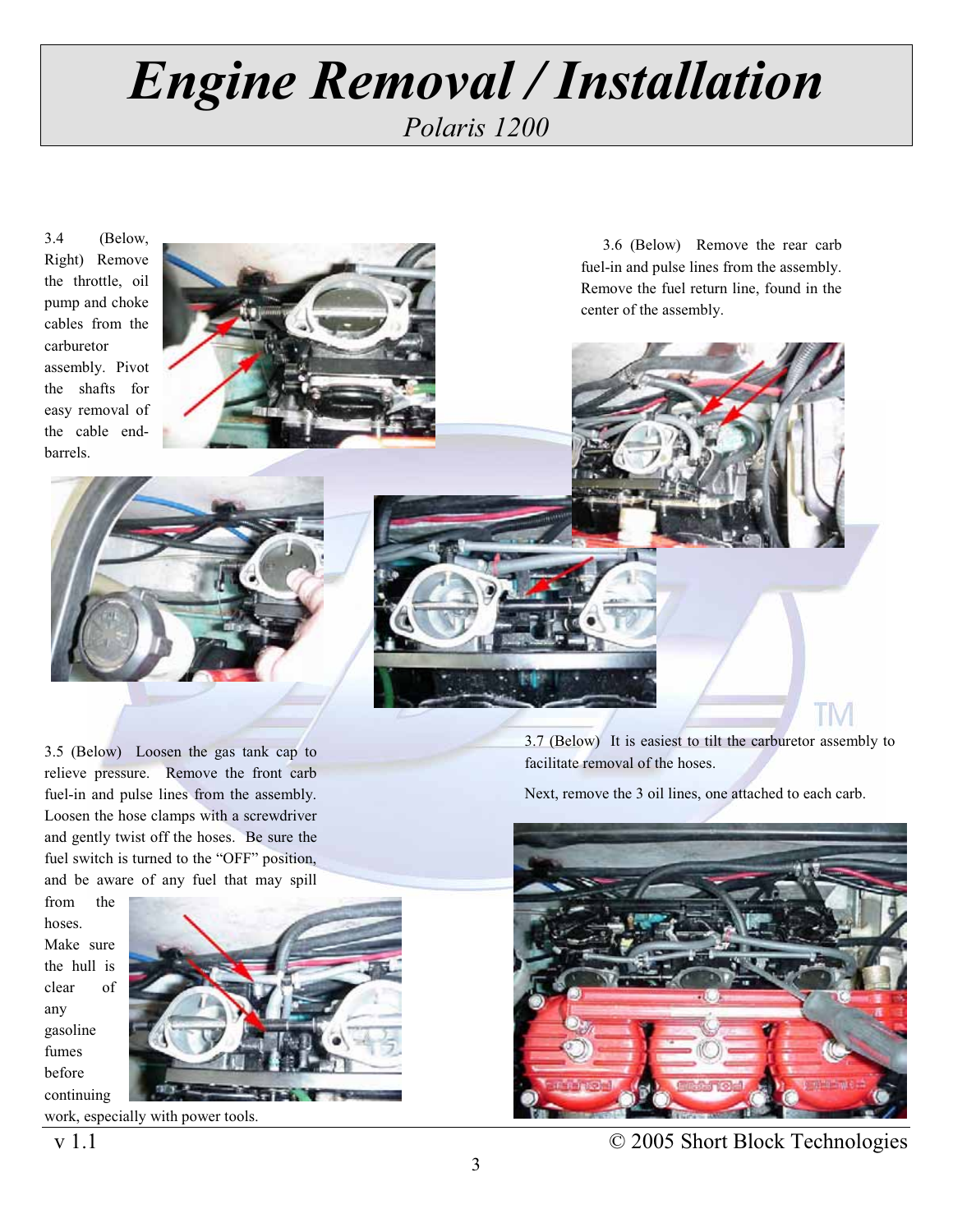

3.10 (Right) Next, simply remove the three reed cages and reed stuffers from the case.



3.8 (Above) The intake manifold is fastened with 18 bolts; 6 per intake tract. The bottom 6 bolts are hidden in the picture but are inline with the top bolts. Remove them all with a 10mm socket.

3.9 (below) Tilt the intake manifold on its side and remove the throttle, oil and choke cables with a 10mm wrench. It is easiest to only loosen one end of each cable, then you can re-assemble them to the same length later.





3.11 (Left) Inspect each reed assembly for damage and wear. Look at each reed petal and inspect the edges for signs of cracking, chipping or any missing parts. If any damage is present, replace the petals.

3.12 (Left) Look at each petal-to-cage surface and check for gap. If a gap of more than 0.015" is present, replace the petals.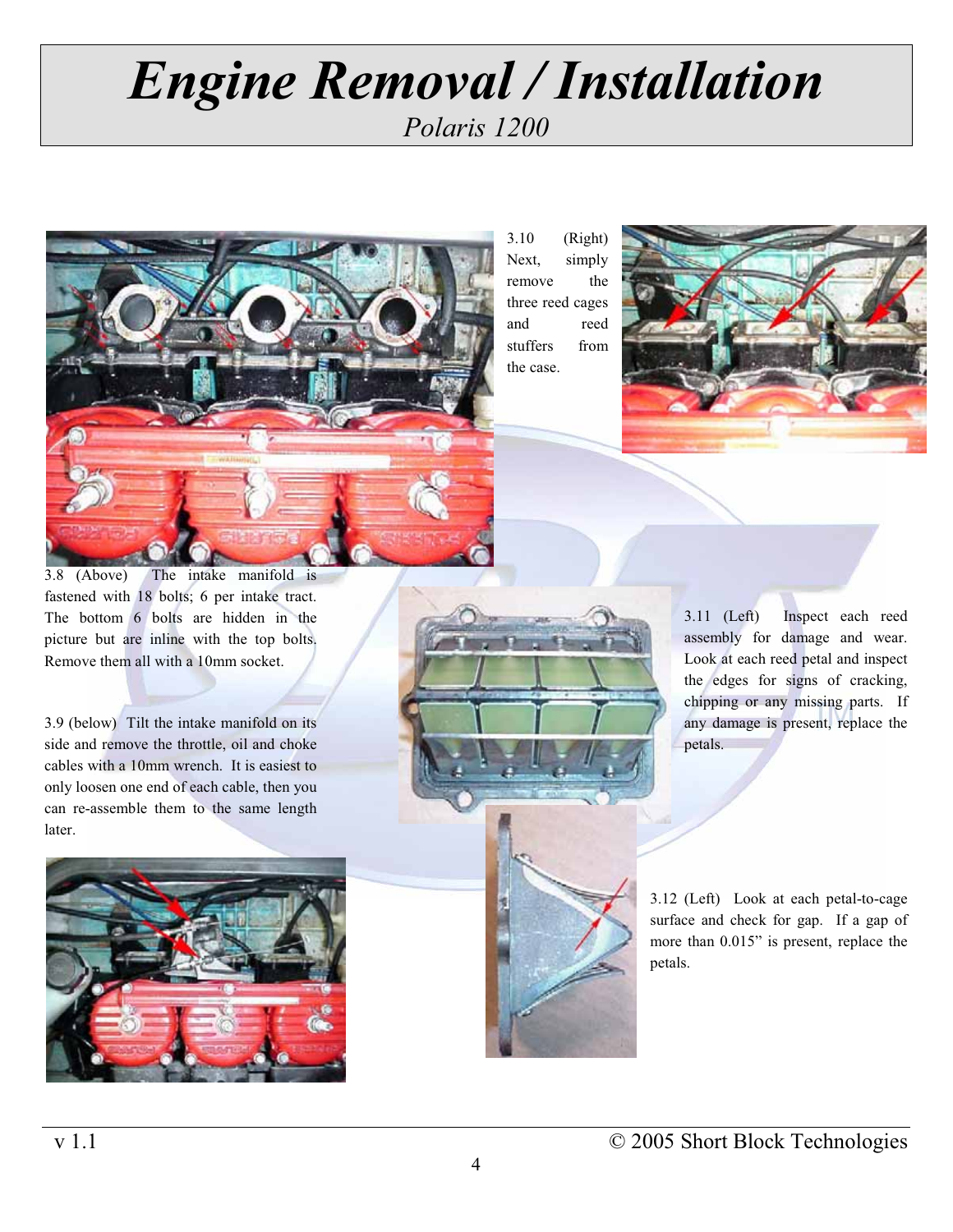### *Polaris 1200*

## **Step 4**

### **Exhaust Removal**

waterbox. Remove the exhaust hoses and remove the waterbox strap. Remove the waterbox. Loosen the clamp to the cooling line on the cooling rail. Remove the cooling line.



4.2 (Below) (For those engines with electric reverse.) Remove the three 5mm allen head bolts holding the electric reverse in place. Disconnect the quick connect and slide the box toward the back of the hull and set it in the footwell.



the exhaust manifold. Pull the exhaust pipe straight back and remove it from the hull.



4.4 (Below) Remove the nine 13mm bolts securing the exhaust manifold to the engine. Disconnect the quick connect to the manifold. Remove the exhaust manifold from the hull.



4.1 (Below) Loosen the two hose clamps 4.3 (Below) Loosen the two clamps using 4.5 (Below) After removing the exhaust a 10mm wrench. Remove the two manifold from the hull, remove the block securing the exhaust hoses to the a 10mm wrench. Remove the two manifold from the hull, remove the block<br>waterbox. Bemove the exhaust hoses and 13mm bolts holding the exhaust pipe to ground bolt and the starter wire nut & washer using a 10mm socket.



TM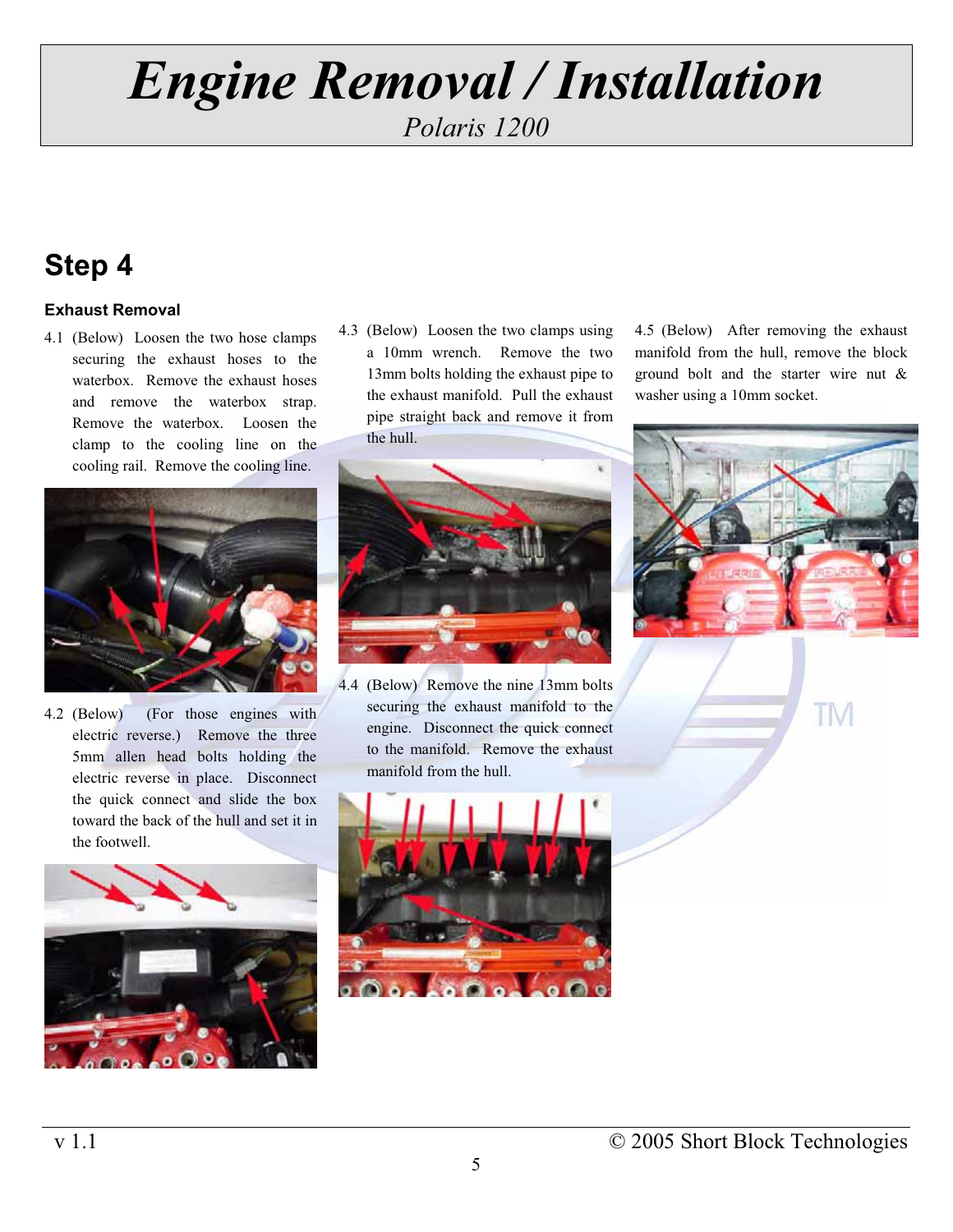## **Step 5**

### **Engine Removal**

5.1 (Below) Feel to the end of the oil line

where it meets the pump. Pinch the end clamp and remove the line



from the pump. Crimp the end with your fingers to prevent the oil from draining into the hull. An easy way to cap the line is to insert a bolt into the line.

5.2 (Right) Remove the three bolts mounting the electrical box to the hull with an 11mm socket.







the six bolts with an Allen wrench.

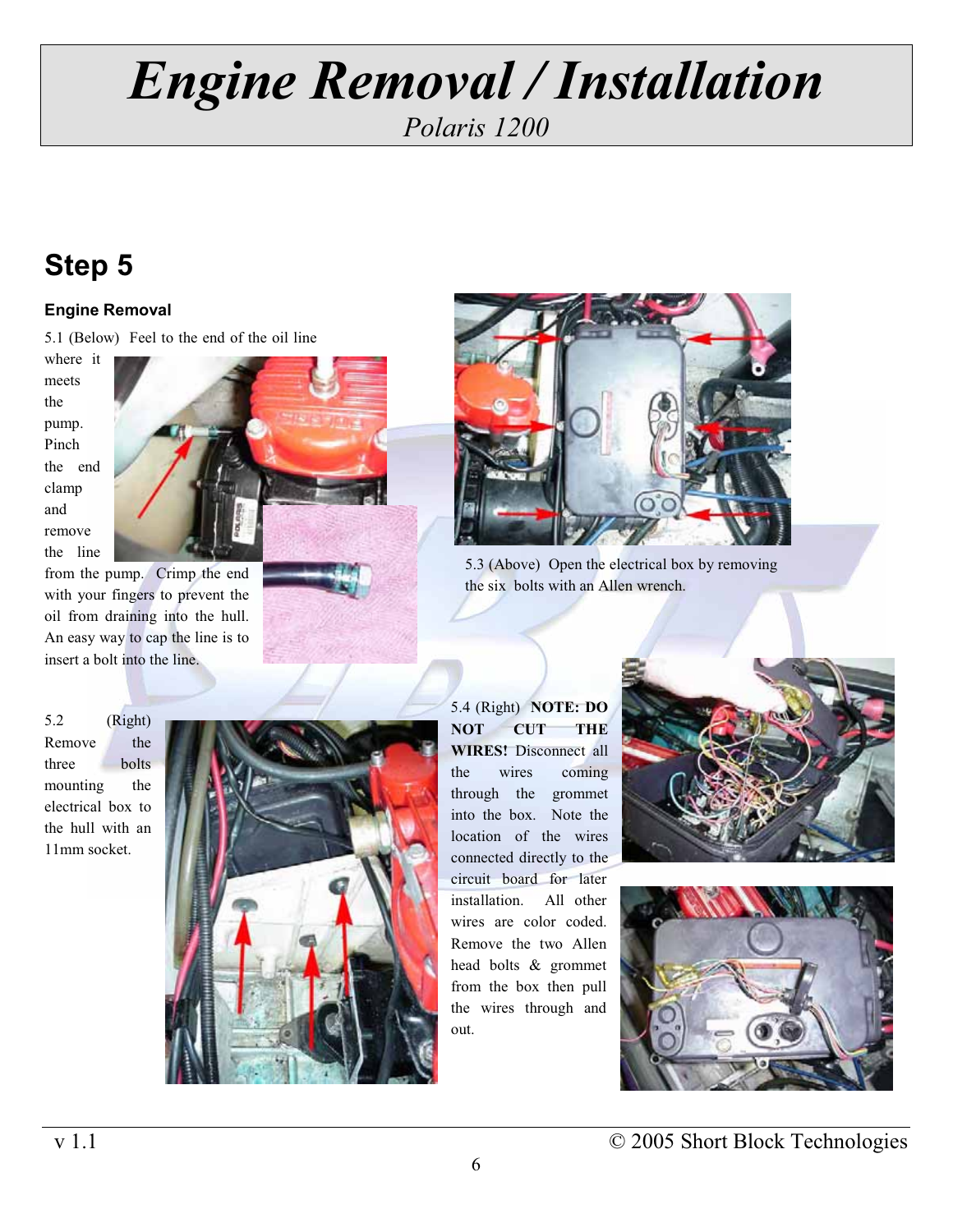# *Engine Engine Relation*<br>Polaris 1200 *Polaris 1200*

5.5 (Below) Loosen the clamp around the coupler cover and remove the cover.



Remove the 4 motor mount nuts & washers using a 19mm socket, and get a buddy to help you lift the engine out of the hull.



6.2 (Left, Below) Stuff a rag into one of the exhaust ports. Make sure the rag penetrates through the port, into the combustion chamber on top of the piston. This will prevent the engine from turning

> over while you remove the PTO coupler. Use a large wrench on the flat sides of the coupler to remove it. A 14" pipe wrench works very well.

## **Step 6**

### **Accessory Removal**

6.1 (Below) With the engine on the ground, workbench or some other solid surface, begin removing the external accessories that will NOT be shipped with the core. Start with the head cooling lines by removing the six 10mm bolts with a socket.

6.3 (Right, Below) Remove the two bolts securing the oil pump to the flywheel cover with a 8mm socket. It is SBT's recommendation that the oil pump be left off the new engine, and a block-off plate be installed at this time. Remove the seven flywheel cover bolts with a 10mm socket.







7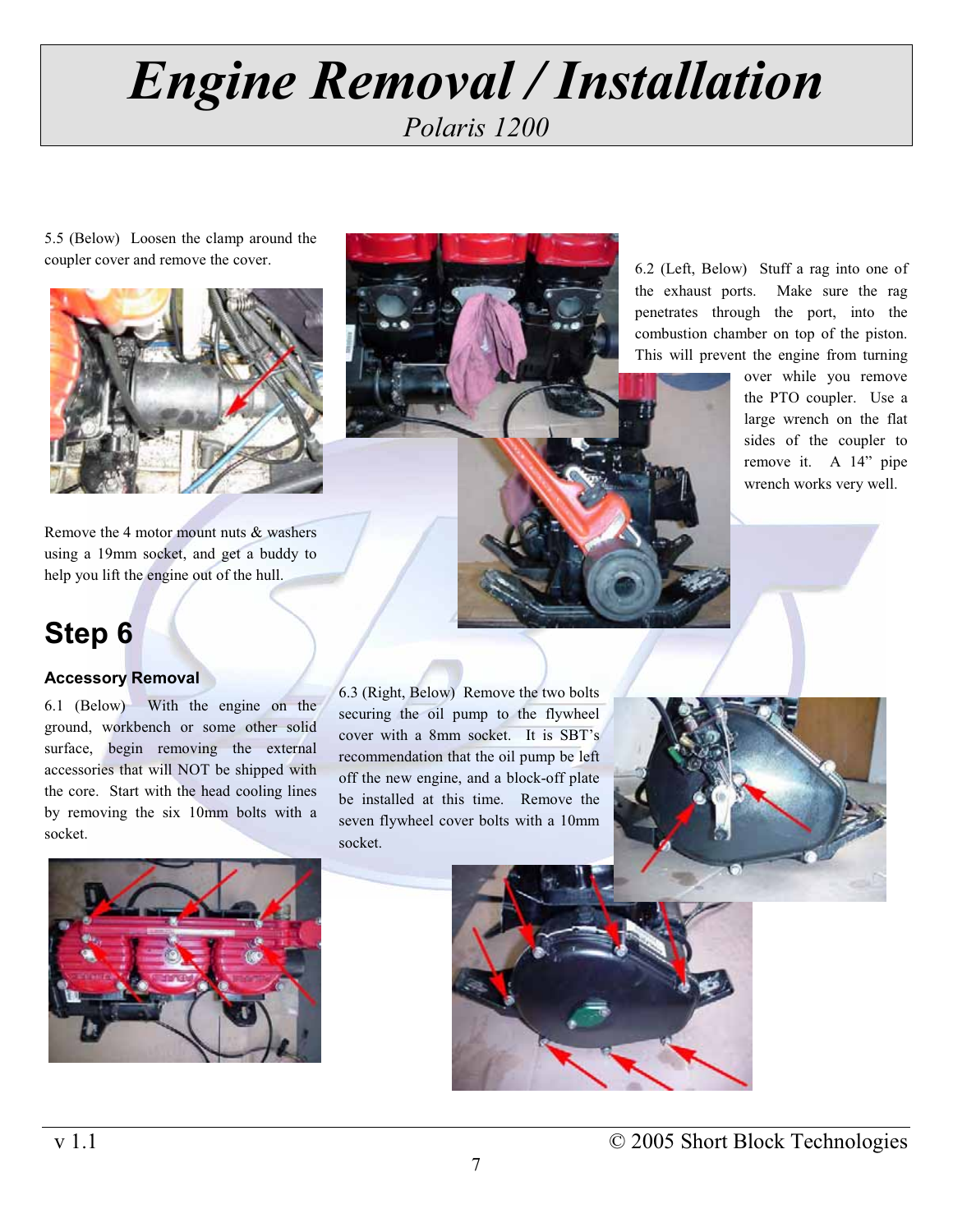# *Engine Engine Relation*<br>Polaris 1200 *Polaris 1200*

6.4 (Below) Remove the starter by first removing the two 10mm bolts with a socket. Then pull the starter motor straight back out of the flywheel case. It may be somewhat difficult to remove, but it will come out.





exhaust port for PTO coupler removal will again prevent the engine from turning over, allowing the nut to be removed. Next use a universal flywheel puller to remove the flywheel from the shaft. **CAUTION:** Do not screw the puller screws into the flywheel more than 5 complete turns or damage to the stator may occur. 6.5 (Above) Remove the end nut on the shaft with a 19mm socket. The rag in the

6.6 (Below) Next remove the 4 bolts holding the flywheel case to the crankcase, using a 13mm socket. Then, loosen the 3 Allen head bolts to free the flywheel case from the engine. Remove the starter bendix, and punch out the crank seal, replacing it with a new one.



6.7 (Below) Remove the engine cradle by removing the four 16mm bolts with a socket.



6.8 (Below) Loosen the hose clamps and remove the two impulse hoses from the case.





with all of the external accessories removed, the engine is now ready to be packaged and shipped to SBT! 6.9 (Right) Remove the spark plugs, and



v 1.1 © 2005 Short Block Technologies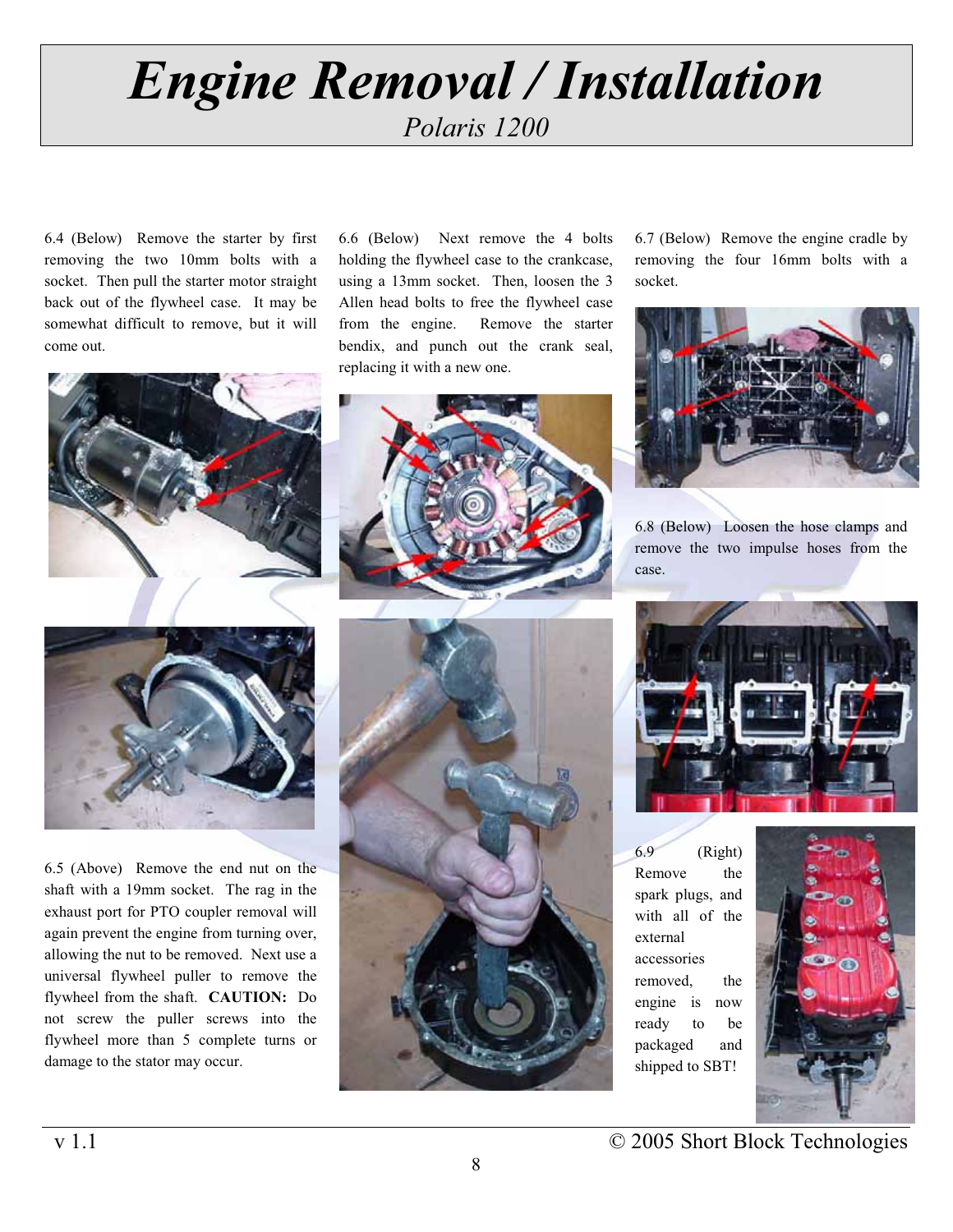# *Engine Engine Relation*<br>Polaris 1200

*Polaris 1200* 

## **Engine Installation**

### **Oil Injection**

It is SBT's recommendation that the oil engine in your ski. This is only customer's PWCs. functioning oil injection pump, if so injection pump be disabled, and block-off plate(s) be installed prior to use of the new recommended to insure reliable lubrication and extended engine life for all our Re-use of your equipped, does not void your warranty.

### **Paper Gaskets**

product canister to insure good gasket It is SBT's recommendation that all paper gaskets be treated with Loctite® High-Tack Gasket Sealer prior to installation. Read and follow all instructions on the sealing on your new engine.

### **Special Gaskets**

Gasket Adhesive prior to installation. Read and follow all instructions on the product your new engine. canister to insure good gasket sealing on It is SBT's recommendation that all exhaust gaskets be sealed with Loctite® Copper

### **Bolts**

It is SBT's recommendation that all bolts be treated with Loctite® Medium Strength Threadlocker Blue (242) during assembly.

### **Break-In Oil**

It is SBT's requirement that the new engine be broken-in with additional oil in the fuel supply for the first tank. Follow the mixing chart on the back of the bottle to determine quantity needed.

### **Electrical Connections**

and secured during the assembly process. It is a common problem to not have solid connections due to corrosion, paint, poor wire condition, etc. It is SBT's recommendation that all electrical connections be sanded, cleaned

### **Disclaimer**

While every precaution has been taken in the preparation of these guides, SBT assumes no responsibility for errors or omissions. Neither is any Liability assumed for damages resulting from use of the information contained herein. Publication of the procedures in these guides does not imply approval of the manufacturers of the products covered. Persons engaging in the procedures herein do so at their own risk.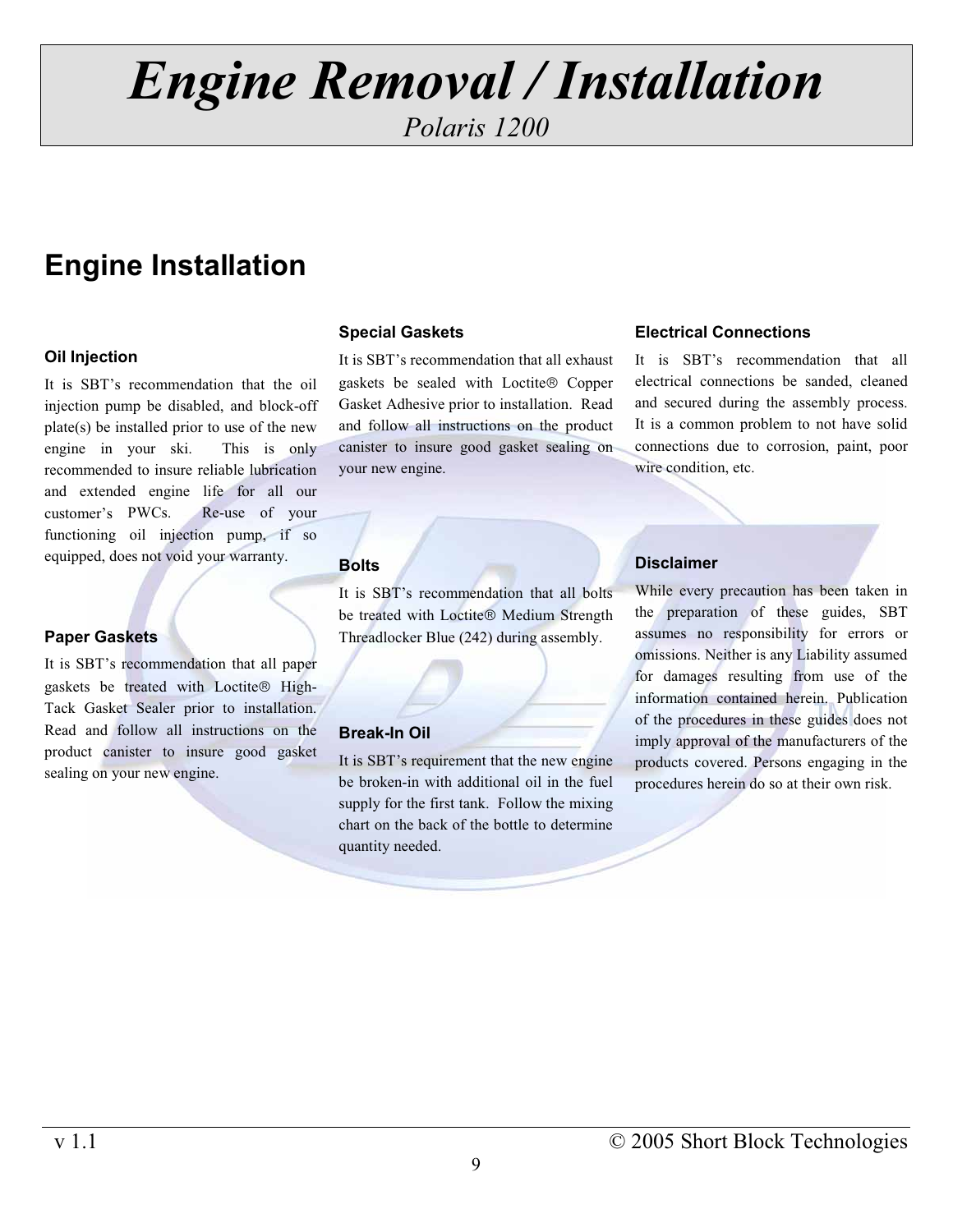*Polaris 1200* 

Follow the removal steps in reverse order to install your new SBT short block assembly:

**6.9** Install new spark plugs.

• Torque to 18 ft. lbs.

**6.8** Install the impulse lines.

**6.7** Install the engine cradles.

• Torque to 40 ft. lbs.

**6.6** Install the flywheel housing, sealing with Loctite® 2 Gasket Sealer.

• Torque to 22 ft. lbs.

**6.5** Stuff a rag into an open exhaust port. Slide the flywheel on the shaft and tighten the flywheel nut.

• Torque to 65 ft. lbs.

**6.4** Slide the starter motor in place and fasten it to the block.

• Torque to 108 in. lbs.

**6.3** Using a new gasket, install the flywheel case cover and oil pump (or block-off plate).

• Torque to 60 in. lbs.

**6.2** Install the PTO coupler.

• Torque to 160 ft. lbs.

**6.1** Install the cooling rails, with new gaskets.

• Torque to 108 in. lbs.

Spin the engine mount nuts onto the studs, and rock the mounts back & forth with your hands; try to break them. If any mount(s) fails, replace it before installing the new engine. Lift the new engine into the hull and place it on the engine mount studs. Reinstall engine mount bolts.

Torque to 45 ft. lbs.

**5.5** Install the coupler shroud.

**5.4** Feed the flywheel wires back into the electrical box and reconnect all wires.

electrical box. **5.3** Replace the wire grommet and close the

**5.2** Fasten the electrical box to the hull.

**5.1** Attach the oil pump line if your oil injection pump is to be used. If not, make sure the line is capped securely. Open the bleed screw and allow the line to bleed for at least one minute to remove air pockets.

**4.5** Attach the starter and block ground wires.

**4.4** Using new gaskets, attach the exhaust manifold to the block. Reconnect the quick connect to the exhaust manifold.

- Torque to 26 ft. lbs.
- Tighten the clamps from the manifold to the pipe. **4.3** Place the exhaust pipe in the hull and attach it with two 13mm bolts.
- Torque to 40 ft. lbs.

**4.2** (For those engines with electric reverse) Place the electric reverse in the hull and attach it with three 5mm allen head bolts. Attach the quick connect to the electric reverse. TM

Torque to 65 in. lbs.

**4.1** Replace the cooling line to the cooling rail. Place the waterbox into the hull and strap down with the rubber strap. Replace the exhaust hoses and tighten the clamps.

**3.10** Install the reed cage assemblies and the stuffers.

**3.9** Attach the choke, throttle and oil cables (if using the oil pump) to the manifold.

**3.8** Install the intake manifold.

• Torque to 108 in. lbs.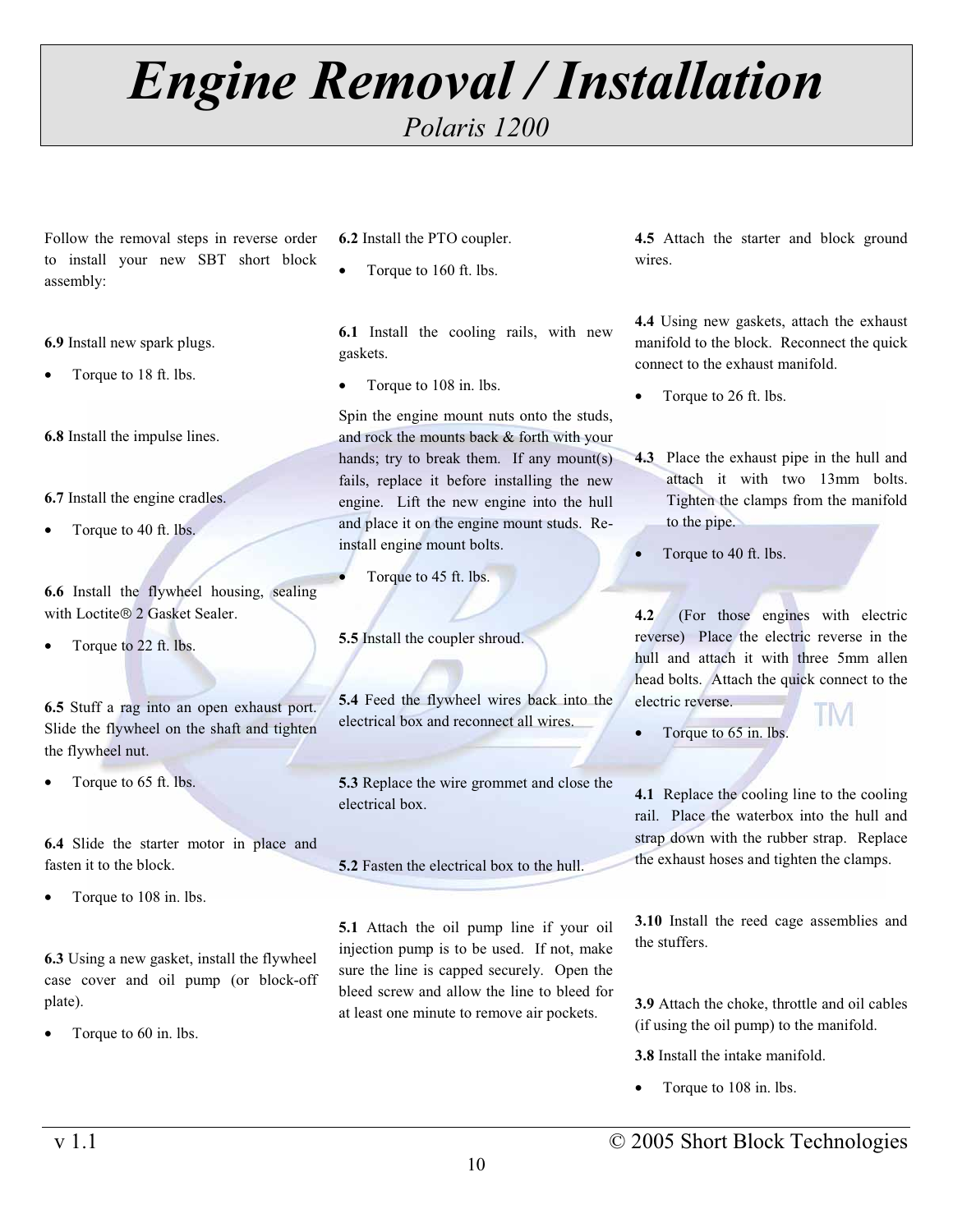*Polaris 1200* 

**3.7** Install the oil lines to the carbs, if so equipped.

**3.5 – 3.6** Install the carb impulse and fuel lines.

**3.4** Attach the choke, throttle and oil (if so equipped) cables to the carbs.

**3.3** Install new gaskets under the carbs. Install the flame arrestor base and place the flame arrestor.

• Torque to 108 in. lbs.

**3.2** Install the flame arrestor cover.

• Torque to 9.5 ft. lbs.

the hull. **2.6** Install the drive shaft into the hull. You will feel it slide into the coupler by its splines. Apply 100% silicone to the pump housing on the o-ring to provide a seal to the hull. Slide the pump assembly over the shaft, meeting with the mounting bolts on

**2.5** Re-attach the pump mounting bolts to support the pump.

• Torque to 28 ft. lbs.

**2.4** Re-attach the reverse rod to the gate and install the clip.

**2.3** Re-attach the water intake and bilge hoses on the inside rear of the hull to the pump.

**2.2** Re-attach the steering rod to the steering nozzle.

• Torque to 8 ft. lbs.

**1.2** Install the battery, making sure it has a full charge. Attach the positive wire first.

**1.1** Install the plastic battery cover and install the securing rod & wing nut.

TM